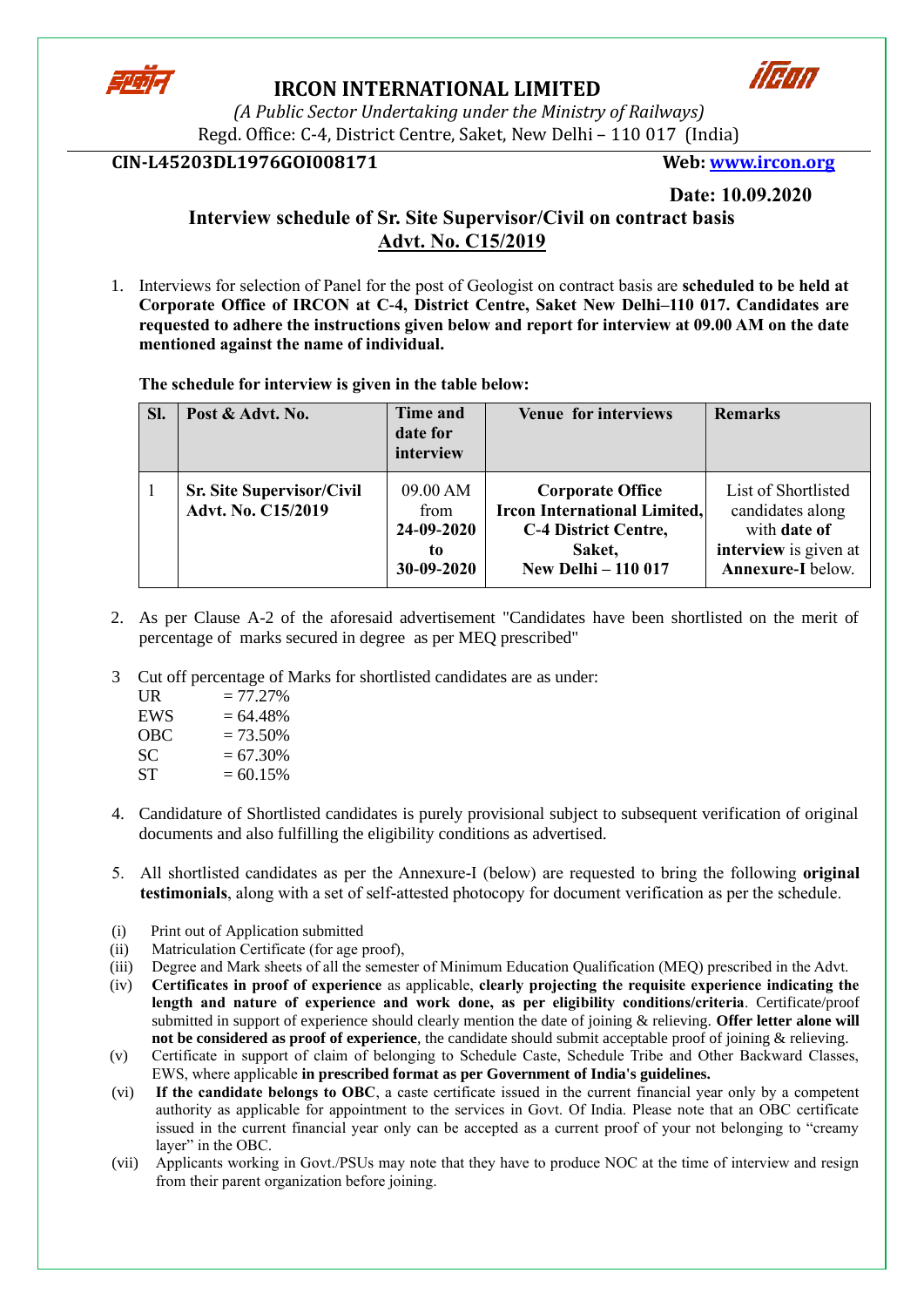Page: 2 of 6

- (viii) One Photo-identity-card like Aadhaar Card, Driving-license, Passport or any other valid document with you for identification
- 6. Candidates, who have been awarded CGPA/OGPA/DGPA in place of marks in degree, should submit proof of conversion factor as applicable to percentage as prescribed by the University/Institute.
- 7. Failure to adhere to above may lead to cancellation of the candidature. The interview of such candidates may be held at discretion of Ircon management. No claim whatsoever in case of cancellation of candidature/non-interview (due to non-adherence as mentioned above) shall be entertained.

#### **General Instructions:**

- (i) The candidates are once again advised to check their eligibility thoroughly before appearing for the interview to avoid disappointment at later stage. If any discrepancies are found at any stage of the recruitment process, the candidature of the candidate will be immediately cancelled.
- (ii) IRCON shall be free to reject any application at any stage of the recruitment process, if the candidate is found ineligible for the respective post. The decision of IRCON in all matters regarding eligibility of the candidates at all stages of selection and any other matter relating to recruitment shall be final. No correspondence or enquiries shall be entertained by IRCON, in this regard.
- (iii) The candidates are advised to make necessary arrangements for his/her stay/lodging on their own.
- (iv) IRCON will not entertain any request for change of date and time schedule of interview.
- (v) If any of the particulars stated by candidate in the application on verification is found to be incomplete or incorrect or if you are found to have willfully suppressed any material fact/information relevant to the consideration of your case without prejudice to any other action that may be taken in consequence thereof, your candidature will be summarily rejected and you will not be interviewed.
- (vi) IRCON reserves the right of postponing or deferring the date(s) of interview for which necessary intimation will be sent to you in this case. No claims will be entertained against cancellation charges of ticket or otherwise.
- (vii) Canvassing in any form by or on behalf of a candidate will be a disqualification.
- **(viii) The candidates are advised to read the detailed instructions carefully before coming for the interview. No further intimation/ correspondence will be made with the candidates in this regard.**

In case of Doubt/ Query/ Clarification, please mail us at recruitment@ircon.org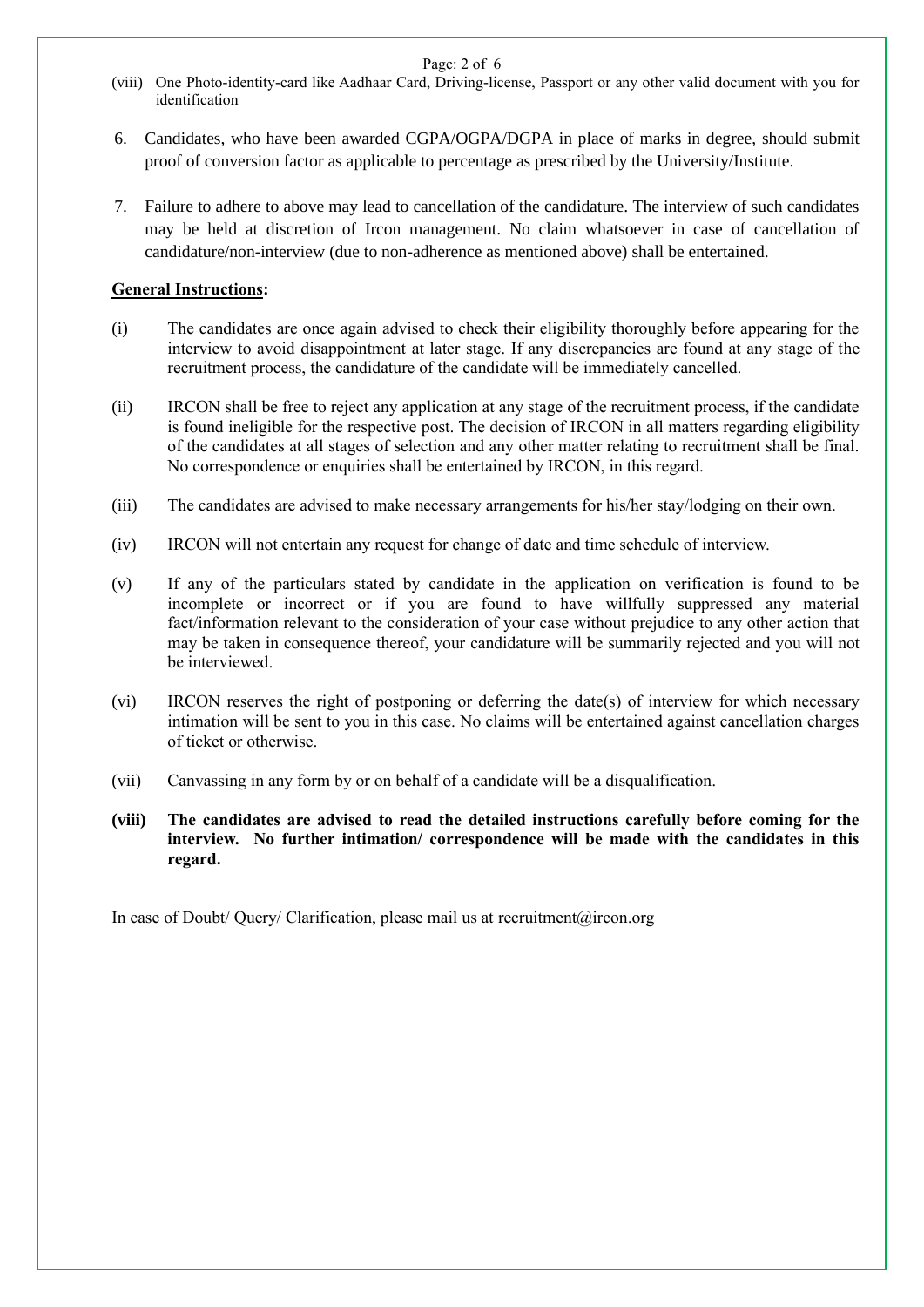## Annexure-I

## Page: 3 of 6

## **I. List of shortlisted candidates & Schedule for the interviews to the post of**  Sr. Site Supervisor/Civil (Advt. No. C15/2019):

| Sr.<br>No.                                  | <b>Application</b><br>No. | Name of candidate (S/Shri)                | <b>DOB</b> | <b>Community</b> | Date of<br>Interview |  |  |
|---------------------------------------------|---------------------------|-------------------------------------------|------------|------------------|----------------------|--|--|
| Interview date 24-September-2020 (Thursday) |                           |                                           |            |                  |                      |  |  |
| $\mathbf{1}$                                | 2019301984                | <b>ABHIJIT SAMANTA</b>                    | 28-05-1995 | <b>GEN</b>       | 24-Sept-2020         |  |  |
| $\overline{2}$                              | 2019409042                | <b>ABHISHEK RANJAN</b>                    | 08-12-1994 | OBC              | 24-Sept-2020         |  |  |
| $\overline{\mathbf{3}}$                     | 2019301633                | <b>AJAY KUMAR</b>                         | 25-06-1989 | OBC              | 24-Sept-2020         |  |  |
| $\overline{\mathbf{4}}$                     | 2019301606                | AMARTYA CHOWDHURY                         | 01-02-1994 | <b>GEN</b>       | 24-Sept-2020         |  |  |
| 5                                           | 2019409048                | ANIL CHOURIYA                             | 20-04-1991 | OBC              | 24-Sept-2020         |  |  |
| 6                                           | 2019409022                | ANIL KUMAR PANDIT                         | 14-12-1995 | OBC              | 24-Sept-2020         |  |  |
| $\overline{7}$                              | 2019301947                | <b>ANKIT SAINI</b>                        | 31-10-1992 | OBC              | 24-Sept-2020         |  |  |
| $8\,$                                       | 2019409061                | <b>ANSUMAN MONDAL</b>                     | 18-08-1992 | OBC              | 24-Sept-2020         |  |  |
| 9                                           | 2019302026                | <b>ANTU GHOSH</b>                         | 05-12-1992 | <b>GEN</b>       | 24-Sept-2020         |  |  |
| 10                                          | 2019302082                | <b>ANURAG PASWAN</b>                      | 30-05-1995 | <b>SC</b>        | 24-Sept-2020         |  |  |
| 11                                          | 2019409103                | <b>ARIJIT BISWAS</b>                      | 05-03-1992 | <b>GEN</b>       | 24-Sept-2020         |  |  |
| 12                                          | 2019409016                | <b>ARJUN VERMA</b>                        | 16-08-1993 | <b>SC</b>        | 24-Sept-2020         |  |  |
| 13                                          | 2019301645                | <b>ARNAB NAYAK</b>                        | 11-10-1990 | <b>GEN</b>       | 24-Sept-2020         |  |  |
| 14                                          | 2019301641                | <b>ARPIT AHLAWAT</b>                      | 01-12-1993 | <b>GEN</b>       | 24-Sept-2020         |  |  |
| 15                                          | 2019301766                | <b>ARUN BALAJI</b>                        | 04-01-1993 | <b>SC</b>        | 24-Sept-2020         |  |  |
| 16                                          | 2019302049                | ARYA PRASAD JENA                          | 21-04-1993 | <b>SC</b>        | 24-Sept-2020         |  |  |
| 17                                          | 2019409024                | <b>ASHFAQ MAJID GIRI</b>                  | 16-02-1993 | <b>EWS</b>       | 24-Sept-2020         |  |  |
| 18                                          | 2019302032                | <b>AZAD AHMAD MIR</b>                     | 04-05-1994 | <b>GEN</b>       | 24-Sept-2020         |  |  |
| 19                                          | 2019301810                | <b>BHABASINDHU SARKAR</b>                 | 27-03-1992 | <b>SC</b>        | 24-Sept-2020         |  |  |
| 20                                          | 2019409169                | <b>BIBEK DEY</b>                          | 02-03-1994 | <b>GEN</b>       | 24-Sept-2020         |  |  |
| 21                                          | 2019301962                | <b>BIBHAS SAHA</b>                        | 04-02-1994 | <b>SC</b>        | 24-Sept-2020         |  |  |
| 22                                          | 2019409071                | <b>BINDESHWARI SINGH</b>                  | 05-01-1994 | OBC              | 24-Sept-2020         |  |  |
| 23                                          | 2019301623                | <b>BIPLAB SAREN</b>                       | 28-07-1992 | <b>ST</b>        | 24-Sept-2020         |  |  |
| 24                                          | 2019409267                | <b>BISWAJIT BARMAN</b>                    | 12-08-1994 | <b>SC</b>        | 24-Sept-2020         |  |  |
| 25                                          | 2019301895                | <b>BISWAJIT SARKAR</b>                    | 05-11-1993 | <b>SC</b>        | 24-Sept-2020         |  |  |
| 26                                          | 2019301767                | <b>BISWAJIT SARKAR</b>                    | 24-02-1993 | <b>GEN</b>       | 24-Sept-2020         |  |  |
| 27                                          | 2019301794                | <b>BISWANATH SARKAR</b>                   | 06-10-1994 | <b>SC</b>        | 24-Sept-2020         |  |  |
| 28                                          | 2019301839                | BRIJESH KUMAR PRAJAPATI                   | 03-01-1990 | OBC              | 24-Sept-2020         |  |  |
| 29                                          | 2019301662                | <b>BSD SUDHESH KUMAR</b>                  | 05-12-1987 | <b>SC</b>        | 24-Sept-2020         |  |  |
| 30                                          | 2019301990                | <b>CHAND GHOSH</b>                        | 01-05-1992 | <b>GEN</b>       | 24-Sept-2020         |  |  |
| 31                                          | 2019409274                | <b>DAMODAR GORAI</b>                      | 18-12-1994 | OBC              | 24-Sept-2020         |  |  |
|                                             |                           | Interview date 25-September-2020 (Friday) |            |                  |                      |  |  |
| 32                                          | 2019301631                | DEBJYOTI DUTTA                            | 22-12-1991 | <b>GEN</b>       | 25-Sept-2020         |  |  |
| 33                                          | 2019301864                | <b>DEEPAK SINGH</b>                       | 29-10-1996 | <b>GEN</b>       | 25-Sept-2020         |  |  |
| 34                                          | 2019301896                | <b>DEEPAK KUMAR</b>                       | 13-10-1991 | <b>ST</b>        | 25-Sept-2020         |  |  |
| 35                                          | 2019409328                | DEEPAK KUMAR NAMDEO                       | 21-08-1993 | <b>GEN</b>       | 25-Sept-2020         |  |  |
| 36                                          | 2019302061                | DEEPANKAR BOSE                            | 02-02-1994 | EWS              | 25-Sept-2020         |  |  |
| 37                                          | 2019409087                | DEV RAJ                                   | 06-04-1990 | <b>SC</b>        | 25-Sept-2020         |  |  |
| 38                                          | 2019409311                | <b>DIBYENDU DUTTA</b>                     | 03-03-1990 | <b>GEN</b>       | 25-Sept-2020         |  |  |
| 39                                          | 2019301601                | <b>DINU SAHA</b>                          | 21-04-1992 | <b>SC</b>        | 25-Sept-2020         |  |  |
| 40                                          | 2019301611                | <b>DIPANKAR GAYEN</b>                     | 28-05-1990 | <b>SC</b>        | 25-Sept-2020         |  |  |
| 41                                          | 2019302033                | DOZANG TSHERING<br><b>LEPCHA</b>          | 29-08-1985 | <b>ST</b>        | 25-Sept-2020         |  |  |
| 42                                          | 2019409114                | <b>FARUK MALITA</b>                       | 01-04-1995 | OBC              | 25-Sept-2020         |  |  |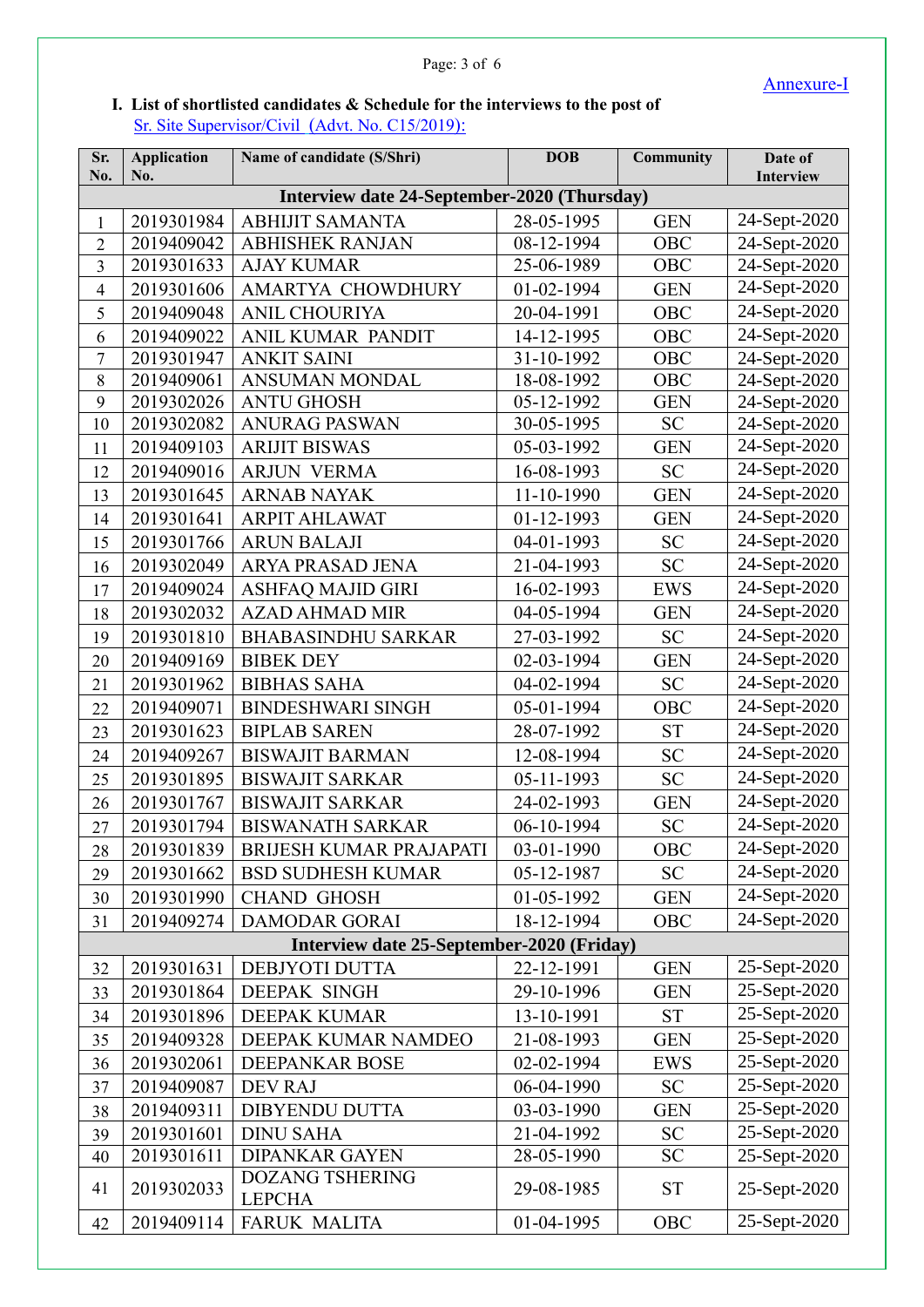| Page: 4 of 6 |            |                                             |            |            |              |  |
|--------------|------------|---------------------------------------------|------------|------------|--------------|--|
| 43           | 2019409138 | <b>FIROZ RAIN</b>                           | 07-03-1994 | OBC        | 25-Sept-2020 |  |
| 44           | 2019409112 | <b>GAURAV KUMAR</b>                         | 05-11-1994 | <b>SC</b>  | 25-Sept-2020 |  |
| 45           | 2019302028 | <b>GIRISH CHANDRA</b>                       | 12-06-1994 | <b>SC</b>  | 25-Sept-2020 |  |
| 46           | 2019302005 | <b>GOURAB KARMAKAR</b>                      | 05-07-1991 | <b>OBC</b> | 25-Sept-2020 |  |
| 47           | 2019409082 | <b>GUNJAN KUMAR</b>                         | 07-05-1990 | <b>EWS</b> | 25-Sept-2020 |  |
| 48           | 2019302035 | HAREKRISHNA MAJI                            | 05-06-1994 | OBC        | 25-Sept-2020 |  |
| 49           | 2019302077 | <b>HARGOVIND ARYA</b>                       | 04-07-1991 | <b>SC</b>  | 25-Sept-2020 |  |
| 50           | 2019301972 | HIMANSHU.                                   | 16-07-1996 | <b>SC</b>  | 25-Sept-2020 |  |
| 51           | 2019409122 | <b>JAHEEN AHMAD</b>                         | 21-11-1990 | OBC        | 25-Sept-2020 |  |
| 52           | 2019302002 | <b>JAYPRAKASH PRAJAPATI</b>                 | 09-02-1988 | OBC        | 25-Sept-2020 |  |
| 53           | 2019301901 | KAMAL KRISHAN PAL                           | 21-02-1992 | OBC        | 25-Sept-2020 |  |
| 54           | 2019301963 | <b>KAMLESH KUMAR</b>                        | 16-01-1995 | <b>SC</b>  | 25-Sept-2020 |  |
| 55           | 2019409093 | <b>KANNAN R</b>                             | 21-04-1994 | <b>OBC</b> | 25-Sept-2020 |  |
| 56           | 2019301988 | KHAJA MUEENUDDIN SHEIK                      | 23-03-1994 | <b>OBC</b> | 25-Sept-2020 |  |
| 57           | 2019301887 | <b>KING KISLAY KUMAR</b>                    | 02-03-1989 | <b>SC</b>  | 25-Sept-2020 |  |
| 58           | 2019301712 | KRISHNA KANTA SAMAI                         | 18-02-1994 | OBC        | 25-Sept-2020 |  |
| 59           | 2019409029 | <b>KRISHNA KUMAR</b>                        | 06-07-1991 | <b>GEN</b> | 25-Sept-2020 |  |
| 60           | 2019301782 | <b>KULESHWAR RAM</b>                        | 18-08-1994 | <b>OBC</b> | 25-Sept-2020 |  |
| 61           | 2019409053 | <b>LAXMIDHAR JENA</b>                       | 16-05-1995 | <b>EWS</b> | 25-Sept-2020 |  |
|              |            | Interview date 28-September-2020 (Monday)   |            |            |              |  |
| 62           | 2019409287 | <b>LEENA VIDHANI</b>                        | 04-10-1993 | <b>GEN</b> | 28-Sept-2020 |  |
| 63           | 2019301950 | <b>MAHESWAR SANPUI</b>                      | 16-11-1992 | <b>GEN</b> | 28-Sept-2020 |  |
| 64           | 2019409316 | <b>MALKHAN SUMAN</b>                        | 16-06-1993 | OBC        | 28-Sept-2020 |  |
| 65           | 2019409034 | <b>MALOTHU MADAN</b>                        | 25-08-1992 | <b>ST</b>  | 28-Sept-2020 |  |
| 66           | 2019409136 | <b>MANISH KUMAR PASWAN</b>                  | 01-08-1992 | <b>SC</b>  | 28-Sept-2020 |  |
| 67           | 2019301915 | <b>MANISH SHARMA</b>                        | 28-06-1992 | <b>EWS</b> | 28-Sept-2020 |  |
| 68           | 2019302017 | <b>MAYUKH PAN</b>                           | 15-05-1995 | <b>GEN</b> | 28-Sept-2020 |  |
| 69           | 2019409011 | <b>MD AFTAB</b>                             | 15-12-1989 | <b>EWS</b> | 28-Sept-2020 |  |
| 70           | 2019409084 | <b>MD SHAFQAT ALI</b>                       | 05-02-1995 | EWS        | 28-Sept-2020 |  |
| 71           | 2019409262 | <b>MD. NASIR ANSARI</b>                     | 11-03-1989 | OBC        | 28-Sept-2020 |  |
| 72           | 2019301764 | <b>MEHBOOB KHAN</b>                         | 17-06-1994 | OBC        | 28-Sept-2020 |  |
| 73           | 2019301995 | <b>MITHLESH KUMAR</b>                       | 20-02-1993 | OBC        | 28-Sept-2020 |  |
| 74           | 2019301602 | MOHAMMAD ZAHEEN KHAN                        | 18-01-1994 | OBC        | 28-Sept-2020 |  |
| 75           | 2019301845 | <b>MOHAN SAHA</b>                           | 06-03-1990 | OBC        | 28-Sept-2020 |  |
| 76           | 2019409249 | <b>MUKESH PRASAD</b>                        | 26-01-1992 | <b>ST</b>  | 28-Sept-2020 |  |
| 77           | 2019301979 | <b>NAVEEN KUMAR</b>                         | 05-08-1992 | OBC        | 28-Sept-2020 |  |
| 78           | 2019409238 | NIRUPAM OJHA                                | 18-12-1990 | <b>GEN</b> | 28-Sept-2020 |  |
| 79           | 2019409026 | <b>NITISH KUMAR</b>                         | 04-11-1996 | OBC        | 28-Sept-2020 |  |
| 80           | 2019409343 | NIVEDITA SATHE                              | 07-03-1991 | <b>GEN</b> | 28-Sept-2020 |  |
| 81           | 2019409215 | PARAS RADADIYA                              | 25-12-1997 | <b>GEN</b> | 28-Sept-2020 |  |
| 82           | 2019301826 | PRADIP SAMANTA                              | 09-09-1995 | <b>GEN</b> | 28-Sept-2020 |  |
| 83           | 2019301669 | PRAKASH AHIRWAR                             | 05-07-1995 | <b>SC</b>  | 28-Sept-2020 |  |
| 84           | 2019409276 | PRANAMI BHAVESHKUMAR<br><b>KAMALESHBHAI</b> | 20-03-1990 | <b>SC</b>  | 28-Sept-2020 |  |
| 85           | 2019301730 | RAGHVENDRA SINGH RANA                       | 25-02-1995 | OBC        | 28-Sept-2020 |  |
| 86           | 2019409088 | <b>RAHUL KUMAR</b>                          | 21-07-1993 | OBC        | 28-Sept-2020 |  |
| 87           | 2019302025 | RAHUL KUMAR SHARMA                          | 06-02-1997 | <b>EWS</b> | 28-Sept-2020 |  |
| 88           | 2019302080 | <b>RAJ KUMAR</b>                            | 01-05-1992 | OBC        | 28-Sept-2020 |  |
| 89           | 2019301788 | <b>RAJ KUMAR ROY</b>                        | 02-08-1986 | OBC        | 28-Sept-2020 |  |
| 90           | 2019301683 | <b>RAJESH KABI</b>                          | 15-10-1997 | OBC        | 28-Sept-2020 |  |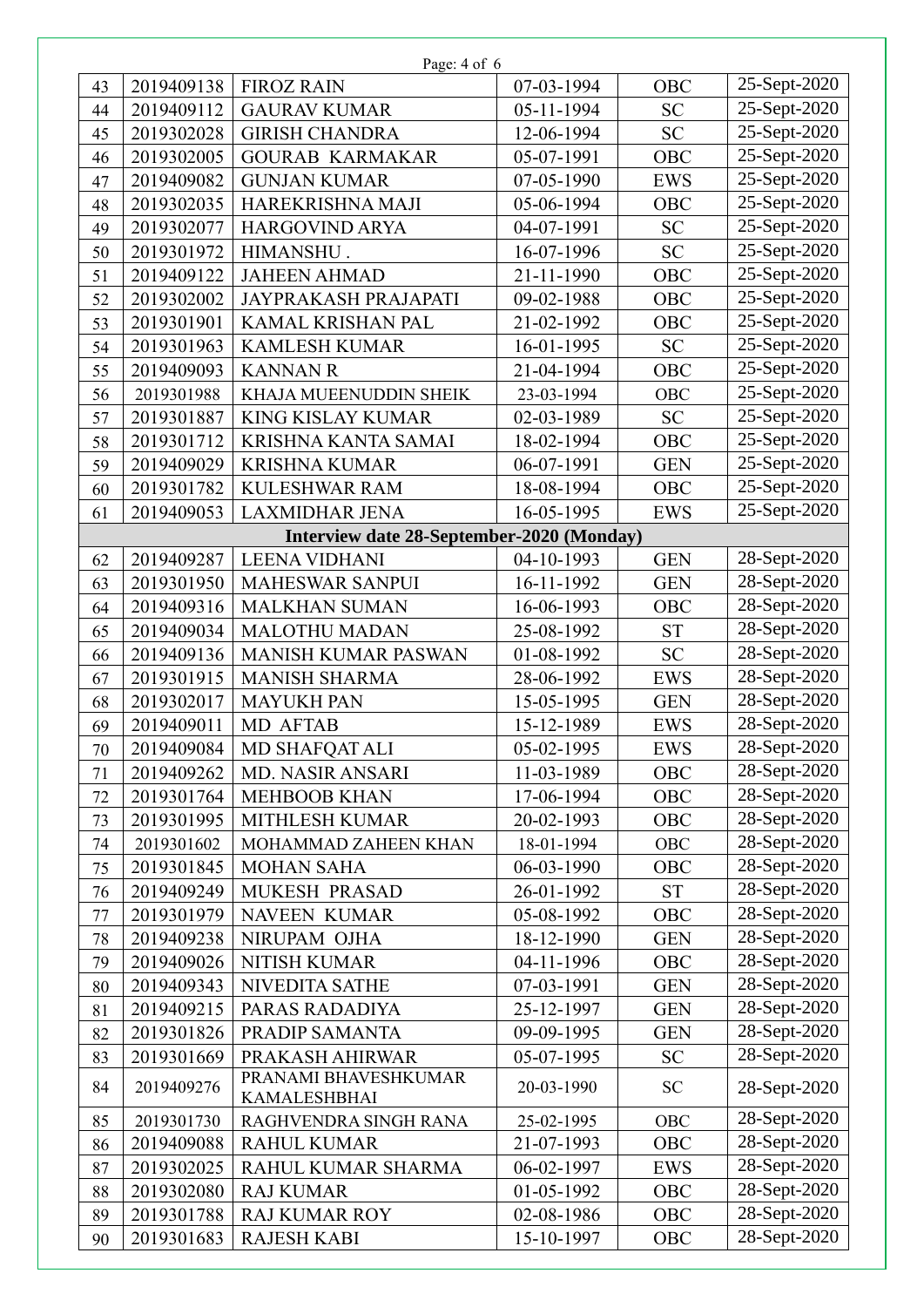| Page: 5 of 6 |                                            |                                              |            |            |              |  |  |
|--------------|--------------------------------------------|----------------------------------------------|------------|------------|--------------|--|--|
| 91           | 2019409208                                 | <b>RAJIB BHOWMICK</b>                        | 22-07-1994 | OBC        | 28-Sept-2020 |  |  |
|              | Interview date 29-September-2020 (Tuesday) |                                              |            |            |              |  |  |
| 92           | 2019409054                                 | <b>RAJNEESH KUMAR</b>                        | 01-08-1993 | OBC        | 29-Sept-2020 |  |  |
| 93           | 2019409294                                 | RAKESH KUMAR PRAMANIK                        | 08-03-1994 | OBC        | 29-Sept-2020 |  |  |
| 94           | 2019301865                                 | <b>RAMALINGAM</b><br><b>JEYACHANDRAN</b>     | 02-12-1985 | OBC        | 29-Sept-2020 |  |  |
| 95           | 2019301869                                 | <b>RANA BHANDARI</b>                         | 09-05-1991 | <b>GEN</b> | 29-Sept-2020 |  |  |
| 96           | 2019301753                                 | <b>ROHIT KUMAR</b>                           | 25-12-1995 | OBC        | 29-Sept-2020 |  |  |
| 97           | 2019409141                                 | <b>ROOP KISHOR</b>                           | 03-06-1993 | OBC        | 29-Sept-2020 |  |  |
| 98           | 2019301614                                 | ROUSHAN KUMAR                                | 10-09-1992 | OBC        | 29-Sept-2020 |  |  |
| 99           | 2019301783                                 | <b>S ARUN KUMAR</b>                          | 01-06-1991 | OBC        | 29-Sept-2020 |  |  |
| 100          | 2019301676                                 | <b>S MOHAMMED HUSSAIN</b>                    | 24-08-1997 | OBC        | 29-Sept-2020 |  |  |
| 101          | 2019301830                                 | <b>SAGAR SINHA</b>                           | 30-01-1988 | OBC        | 29-Sept-2020 |  |  |
| 102          | 2019301883                                 | <b>SAIKAT ROY</b>                            | 08-12-1986 | <b>GEN</b> | 29-Sept-2020 |  |  |
| 103          | 2019409204                                 | <b>SAMEER SOHAIL</b><br><b>MOHAMAMAD</b>     | 02-12-1995 | OBC        | 29-Sept-2020 |  |  |
| 104          | 2019302027                                 | <b>SAMIT KAPRI</b>                           | 22-10-1992 | OBC        | 29-Sept-2020 |  |  |
| 105          | 2019301734                                 | <b>SANDEEP KUMAR</b>                         | 05-12-1987 | OBC        | 29-Sept-2020 |  |  |
| 106          | 2019409278                                 | <b>SANTOSH KUMAR</b><br><b>CHAUDHARY</b>     | 05-02-1993 | OBC        | 29-Sept-2020 |  |  |
| 107          | 2019409270                                 | <b>SATISH PRATAP SINGH</b>                   | 28-07-1989 | <b>OBC</b> | 29-Sept-2020 |  |  |
| 108          | 2019409191                                 | <b>SERVESH CHOUBEY</b>                       | 06-12-1994 | <b>EWS</b> | 29-Sept-2020 |  |  |
| 109          | 2019301658                                 | <b>SHADAB AHMAD</b>                          | 02-08-1992 | OBC        | 29-Sept-2020 |  |  |
| 110          | 2019409129                                 | <b>SHAW SHAW</b>                             | 23-06-1987 | <b>GEN</b> | 29-Sept-2020 |  |  |
| 111          | 2019302041                                 | <b>SHEKHAR SUMAN</b><br><b>SRIVASTVA</b>     | 09-07-1995 | <b>EWS</b> | 29-Sept-2020 |  |  |
| 112          | 2019409100                                 | <b>SHIV NARAYAN YADAV</b>                    | 16-09-1992 | OBC        | 29-Sept-2020 |  |  |
| 113          | 2019301724                                 | <b>SHIVAM AGGARWAL</b>                       | 19-07-1995 | <b>GEN</b> | 29-Sept-2020 |  |  |
| 114          | 2019301813                                 | SHUBHAM KUMAWAT                              | 10-08-1998 | OBC        | 29-Sept-2020 |  |  |
| 115          | 2019301648                                 | SHUBHANKIT SAINI                             | 31-08-1989 | OBC        | 29-Sept-2020 |  |  |
| 116          | 2019301765                                 | <b>SK FARUK ISLAM</b>                        | 06-05-1994 | OBC        | 29-Sept-2020 |  |  |
| 117          | 2019301659                                 | <b>SK SHAHEDUN NABI</b>                      | 09-03-1994 | <b>GEN</b> | 29-Sept-2020 |  |  |
| 118          | 2019409315                                 | SONAMANI BERA                                | 05-02-1993 | <b>EWS</b> | 29-Sept-2020 |  |  |
| 119          | 2019301938                                 | <b>SONU KUMAR</b>                            | 03-04-1992 | <b>SC</b>  | 29-Sept-2020 |  |  |
| 120          | 2019409140                                 | <b>SOUMI MUKHERJEE</b>                       | 18-04-1986 | <b>GEN</b> | 29-Sept-2020 |  |  |
| 121          | 2019302003                                 | <b>SUBHADIP SARKAR</b>                       | 23-09-1994 | <b>SC</b>  | 29-Sept-2020 |  |  |
|              |                                            | Interview date 30-September-2020 (Wednesday) |            |            |              |  |  |
| 122          | 2019301911                                 | <b>SUBIR NASKAR</b>                          | 19-06-1991 | <b>GEN</b> | 30-Sept-2020 |  |  |
| 123          | 2019301973                                 | <b>SUBIR DAS</b>                             | 22-11-1990 | <b>SC</b>  | 30-Sept-2020 |  |  |
| 124          | 2019409337                                 | <b>SUBRATA GHOSH</b>                         | 28-03-1989 | <b>GEN</b> | 30-Sept-2020 |  |  |
| 125          | 2019301888                                 | <b>SUBRATA SAHA</b>                          | 07-07-1993 | <b>GEN</b> | 30-Sept-2020 |  |  |
| 126          | 2019301891                                 | <b>SUJOY DAS</b>                             | 02-09-1993 | <b>GEN</b> | 30-Sept-2020 |  |  |
| 127          | 2019409299                                 | SUMAN BHATTACHARYA                           | 05-04-1993 | <b>GEN</b> | 30-Sept-2020 |  |  |
| 128          | 2019409236                                 | <b>SUMAN KOLEY</b>                           | 05-09-1994 | OBC        | 30-Sept-2020 |  |  |
| 129          | 2019409282                                 | <b>SUMIT KAPOOR</b>                          | 07-06-1989 | <b>EWS</b> | 30-Sept-2020 |  |  |
| 130          | 2019409139                                 | <b>SUMIT KUMAR SHAW</b>                      | 23-06-1987 | <b>GEN</b> | 30-Sept-2020 |  |  |
| 131          | 2019409005                                 | <b>SURYAKANTA BEHERA</b>                     | 06-08-1996 | <b>SC</b>  | 30-Sept-2020 |  |  |
| 132          | 2019409035                                 | SUSHANTA KUMAR NAYAK                         | 16-05-1991 | OBC        | 30-Sept-2020 |  |  |
| 133          | 2019409291                                 | <b>SWARNENDU DAS</b>                         | 01-04-1994 | <b>GEN</b> | 30-Sept-2020 |  |  |
| 134          | 2019302085                                 | <b>TAPAS NANDI</b>                           | 05-04-1991 | <b>GEN</b> | 30-Sept-2020 |  |  |